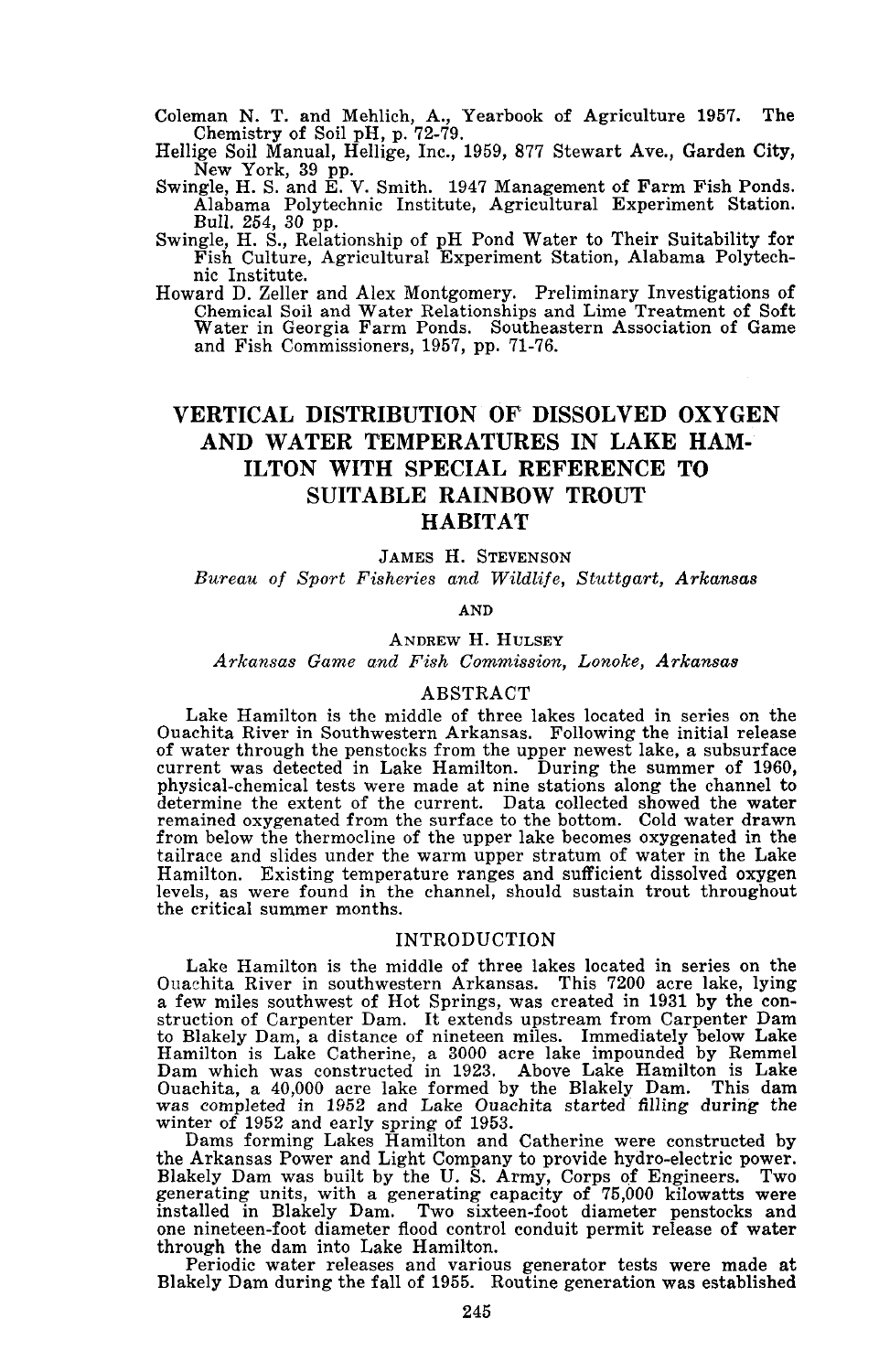Table 1.<br>Profile of the Channel, one mile above the dam, showing pH, dissolved oxygen content and temperatures. Tests<br>Made during July over a six-year period. PROFILE OF THE CHANNEL, ONE MILE ABOVE THE DAM, SHOWING pH, DISSOLVED OXYGEN CONTENT AND TEMPERATURES. TESTS

MADE DURING JULY OVER A SIX-YEAR PERIOD.

|                       | <b>960</b>   |
|-----------------------|--------------|
|                       | 1959<br>1958 |
|                       | 1957         |
|                       | 1956         |
|                       | 1955         |
|                       | 1960         |
|                       | 1959         |
|                       | 1958         |
| Dissolved Oxygen (ppm | 1957         |
|                       | 1956         |
|                       | 1955         |
|                       | 1960         |
|                       | 1959         |
|                       | 1958         |
| Hq                    | 1957         |
|                       | 1956         |
|                       | 955          |
| $\mathbf{Dend}$       | Feet         |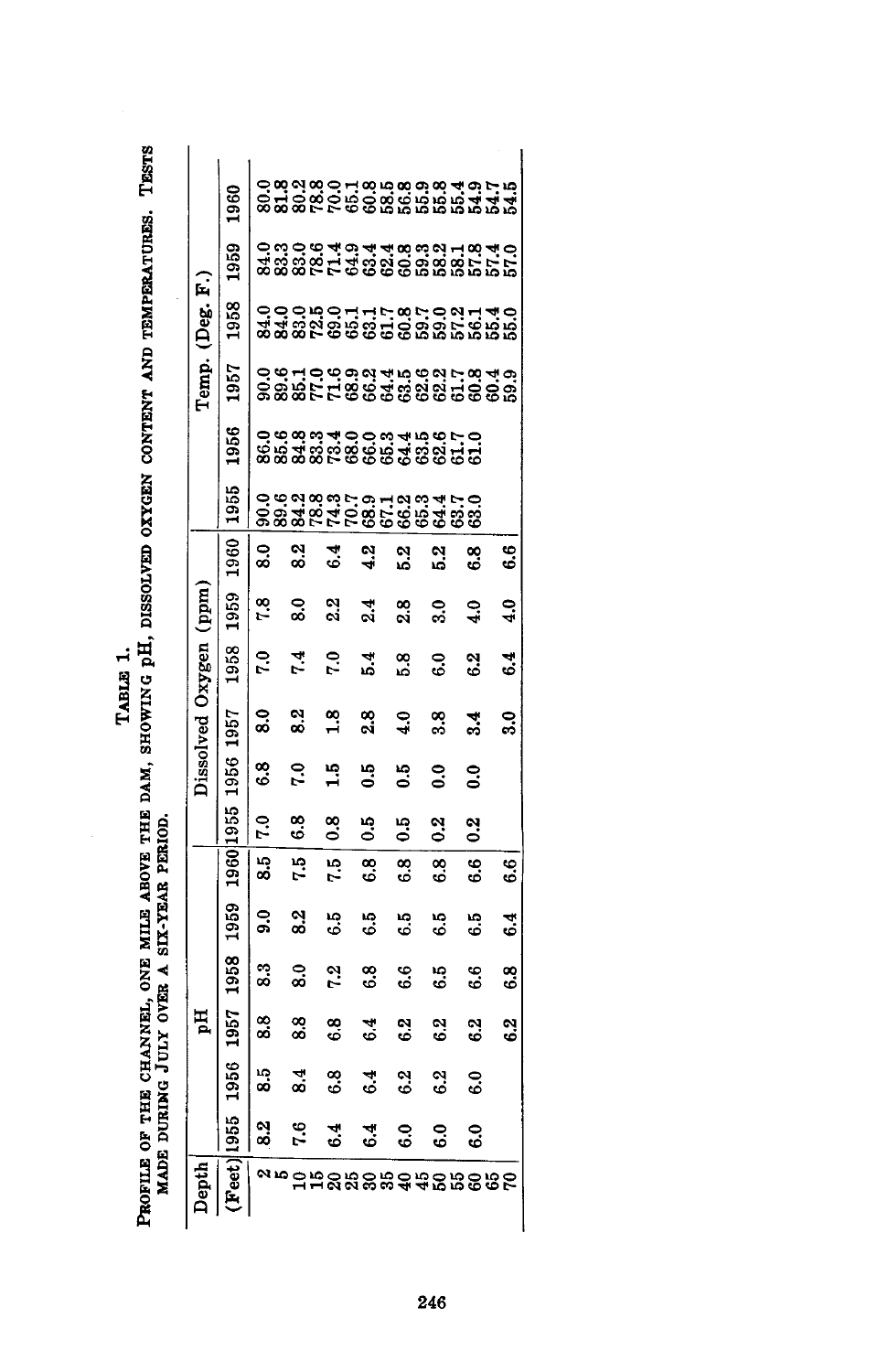in the spring of 1956. Since 1956, the average annual flow through the dam into Lake Hamilton has been about 1500 cfs. These releases average about 2000 cfs during the summer and diminish during the winter and spring, except when flood control storage is being released. Discharge for power is intermittent and normally made about ten hours a day, Monday through Friday.

The three lakes, in series, are necessarily closely inter-related since water supply of the lower and smaller lakes is largely.dependent upon release of water from the large upper lake. The headwaters of each lower lake extend to the dam of the lake above. Therefore, the headwater of Lake Catherine is the tailwater of Carpenter Dam and the headwater of Lake Hamilton becomes the tailwater of Blakely Dam.

A comparative fishery study of Lakes Catherine, Hamilton and Ouachita was begun in June 1955 and was continued, primarily during the summers, through 1960. Studies were conducted on the physical, chemical and biological properties of the lakes and fishery management recommendations made (Stevenson and Hulsey, 1958). All of these fishery management recommendations have since been carried to completion and incorporated into a routine fishery management program for the lakes. The data in this report were collected as part of the comparative fishery studies.'

#### PRELIMINARY LAKE STUDIES

Physical-chemical tests were made at selected stations, once each month during the summers of 1955-60. One of these stations was located in the channel, approximately one mile above Carpenter Dam. Table 1 shows the pH, dissolved oxygen content, and temperature at various depths in the channel. Tests were conducted (surface to bottom) for pH, phenolphthalein and methyl orange alkalinity, free carbon dioxide, dissolved oxygen content and temperatures each month during June, July and August over a period of six years. The phenolphthalein and methyl orange alkalinity varied only slightly at different depths and are not included in the table. Since the lake appeared to have become stabilized during July, the pH, dissolved oxygen content and temperature values for the month of July only are shown. (Methyl orange alkalinity ranged between <sup>22</sup> and <sup>26</sup> ppm. Free carbon dioxide once reached <sup>a</sup> maximum of 14.0 ppm at <sup>a</sup> depth of <sup>80</sup> feet.)

There was a gradual increase in the acidity of the water from top to bottom. In 1959, the greatest range in pH values occurred with a read-ing of pH 9.0 at the surface and 6.4 at 70 feet. The maximum pH reading of 9.0 occurred at the surface in 1959 and the minimum of 6.0 occurred at 60 feet in 1955 and 1956.

The vertical distribution of dissolved oxygen during 1955 and 1956 followed the usual trend commonly found in lakes that are subject to thermal stratification. At 20 feet the dissolved oxygen content dimin-<br>ished abruptly to the point of depletion and remained at low levels or<br>became exhausted at greater depths. In 1957 and continuing through<br>1960, the dis but increased at greater depths. In 1958, the minimum dissolved oxygen content was 5.4 ppm at 30 feet with an increase to 6.4 ppm at 70 feet. In 1959, a minimum of 2.2 ppm was reached at 20 feet but increased to 4.0 ppm at 60 feet. In 1960, the minimum reading of 4.2 ppm was found at 30 feet increasing to 6.8 ppm at 60 feet. Coinciding with the time of regular releases of water and generation of electricity at Blakely Dam in 1957, the water in Lake Hamilton presented definite zones with re- spect to dissolved oxygen. At the surface, the water was well aerated; in the region of the thermocline there was <sup>a</sup> reduction in the oxygen con- centration; and below the thermocline, the dissolved oxygen content gradually increased.

During the period when Lake Ouachita was filling, the only water released was that necessary to maintain Lake Hamilton at the minimum power pool storage level. The atypical vertical distributions of dissolved oxygen which first occurred in 1957 suggest changes effected by the regular releases of cold water from Blakely Dam. Following regular generation of electricity, a fairly rapid water exchange occurred in

<sup>1</sup> These studies were financed by the Federal Aid in Fish Restoration Program and constituted Arkansas' DingelI-Johnson project F-5-R "A Comparative Fishery Study of Lake Catherine. Lake Hamilton and Lake Ouachita...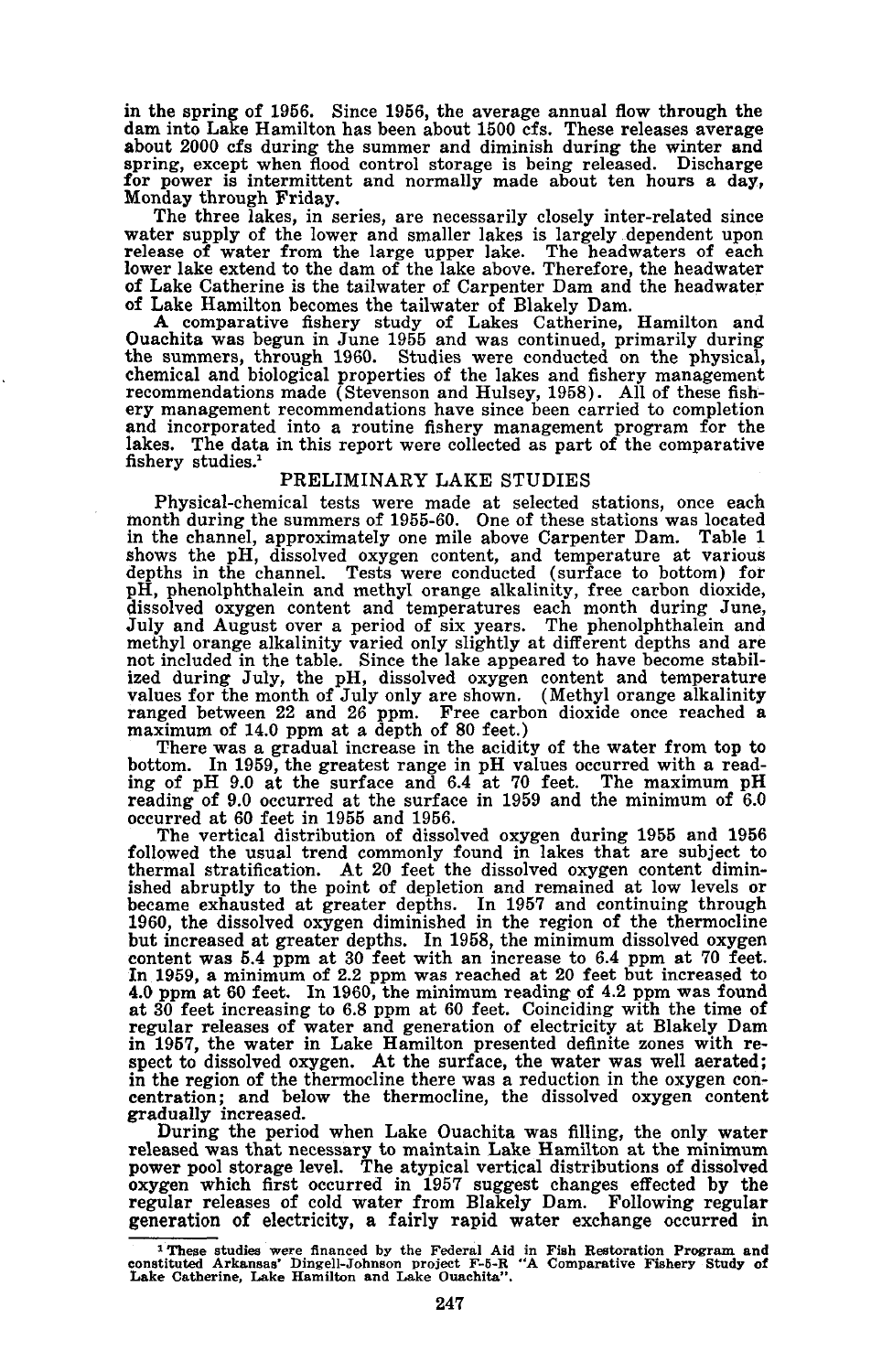

Lake Hamilton. The existence of density currents, as described by Wiebe (1941), became apparent in Lake Hamilton during the summer of 1957. A stratum of water low in dissolved oxygen, between two strata of relatively well aerated water, was found to continue through successive years.

PHYSICAL-CHEMICAL PROPERTIES OF THE CHANNEL

During the summer of 1960, the testing program was expanded to include nine stations located in the channel to trace the location of the subsurface current. These stations were spaced approximately two miles apart and extended from Blakely Dam to Carpenter Dam (Figure 1). Vertical series of physical-chemical tests were made once <sup>a</sup> month in

June, July and August at each station. Water samples were collected and analyses made of pH, dissolved oxygen and free carbon dioxide every ten feet and temperature readings were recorded at five foot depth intervals.

Table 2 gives the data collected at the nine testing stations. Attention was primarily focused on the dissolved oxygen content and temperature values since other properties remained well within limits of toleration for fish survival.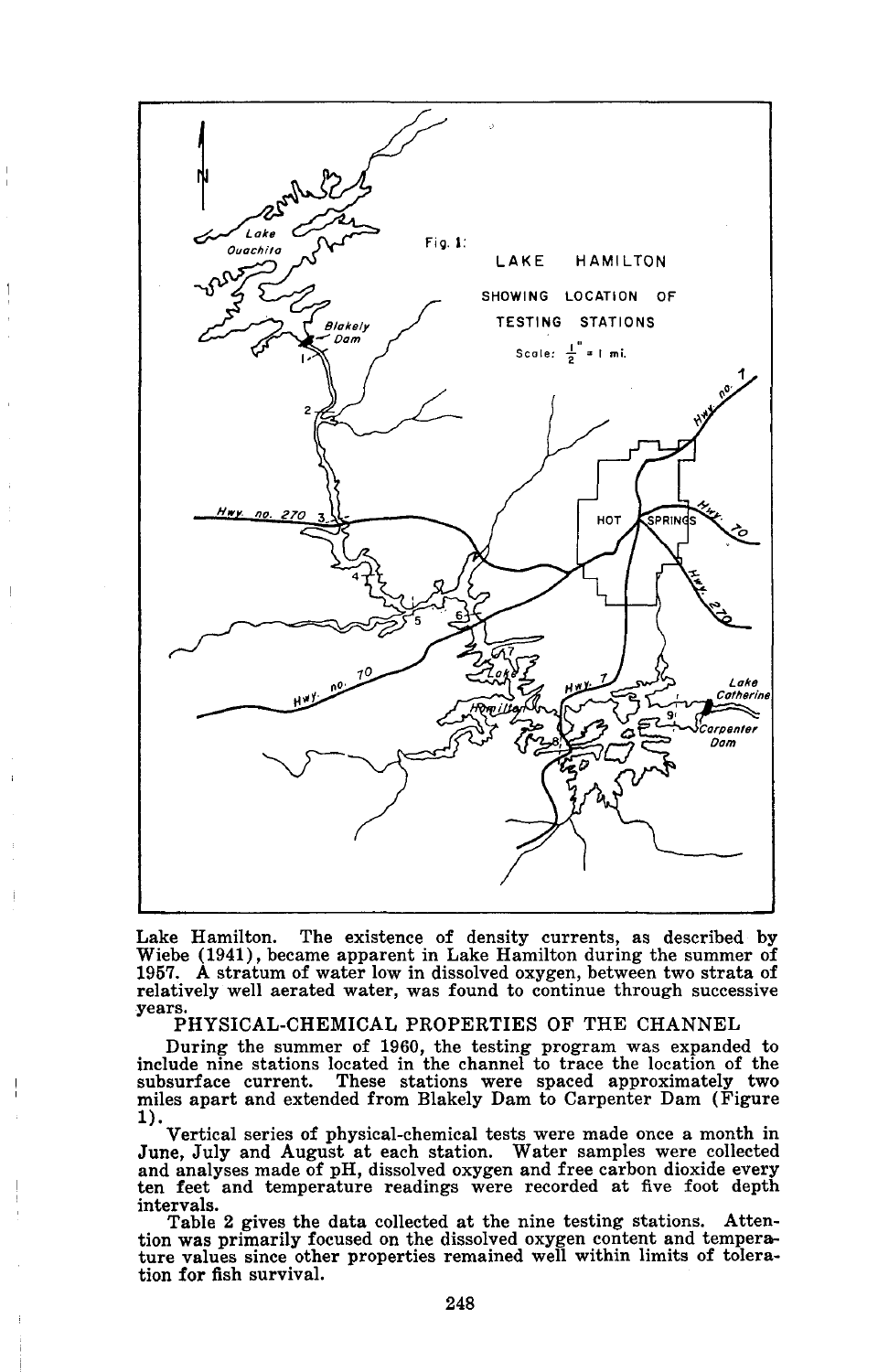# TABLE 2.

# PROFILE OF CHANNEL IN LAKE HAMILTON AT SELECTED STATIONS OF APPROXIMATELY TWO MILE INTERVALS SHOWING pH, DISSOLVED OXYGEN, CARBON DIOXIDE AND TEMPERATURE READINGS.  $CDAMI$

ï

|                  |                  | STATION 1 |         |                 |           |
|------------------|------------------|-----------|---------|-----------------|-----------|
|                  | Depth            |           | Ο,      | CO <sub>2</sub> | Temp.     |
| Date             | in feet          | pH        | ppm     | $_{ppm}$        | Deg. F.   |
|                  |                  |           | 8.2     |                 |           |
| June 1960        | 2                | 7.5       |         | 4.5             | 48.4      |
|                  | 5                |           |         |                 | 48.2      |
|                  | 10               | 7.5       | 8.2     | 6.0             | 48.3      |
|                  | 15               |           |         |                 | 48.3      |
|                  | 20               | 6.5       | 8.2     | 9.0             | 48.2      |
| <b>July 1960</b> | $\overline{2}$   | 6.9       | 7.6     | 9.2             | 45.6      |
|                  | -5               |           |         |                 | 45.5      |
|                  | 10               | 6.8       | 7.8     | 9.5             | 45.6      |
|                  | 15               |           |         |                 | 45.6      |
|                  | 20               | 6.9       | 7.8     | 9.5             | 45.6      |
| August 1960      | 2                | 6.8       | 6.8     | 9.3             | 53.7      |
|                  | $\overline{5}$   |           |         |                 | 52.7      |
|                  | 10               | 6.7       | 6.4     | 9.5             | 52.7      |
|                  | 15               |           |         |                 | 52.7      |
|                  | 20               |           |         | 9.5             | 52.7      |
|                  |                  | 6.9       | 6.4     |                 |           |
|                  |                  | STATION 2 |         |                 |           |
| June 1960        | 2                | 7.5       | 8.2     | 6.0             | $^{52.0}$ |
|                  | 5                |           |         |                 | 51.8      |
|                  | 10               | 7.5       | $8.2\,$ | 7.0             | 50.4      |
|                  | 15               |           |         |                 | 50.4      |
|                  | 20               | 7.5       | 8.2     | 7.0             | 50.4      |
|                  | 2                | 6.9       | 7.6     | 8.4             | 59.0      |
| July 1960        |                  |           |         |                 | 52.0      |
|                  | $\overline{5}$   |           |         |                 |           |
|                  | 10               | 6.8       | 7.4     | 7.2             | 51.8      |
|                  | 15               |           |         |                 | 51.8      |
|                  | 20               | 6.7       | 7.4     | 8.6             | 51.4      |
| August 1960      | 2                | 6.9       | 5.8     | $6.2\,$         | 54.0      |
|                  | 5                |           |         |                 | 52.7      |
|                  | 10               | 6.9       | 6.6     | 8.5             | 52.7      |
|                  | 15               |           |         |                 | 52.7      |
|                  | 20               | 6.9       | 6.2     | 9.0             | 51.8      |
|                  |                  |           |         |                 |           |
|                  |                  | STATION 3 |         |                 |           |
| June 1960        | $\boldsymbol{2}$ | 7.8       | 7.6     | 2.0             | 81.0      |
|                  | 5                |           |         |                 | 79.7      |
|                  | 10               | 6.8       | 7.8     | 6.0             | 54.5      |
|                  | 15               |           |         |                 | 53.2      |
|                  | 20               | 7.5       | 0.8     | $3.2\,$         | 51.8      |
|                  | 25               |           |         |                 | 51.6      |
| <b>July 1960</b> | $\boldsymbol{2}$ | 7.8       | 7.8     | 2.0             | 82.0      |
|                  | 5                |           |         |                 | 77.0      |
|                  | 10               | 7.3       | 7.2     | 4.6             | 57.0      |
|                  |                  |           |         |                 | 55.4      |
|                  | 15               |           |         |                 |           |
|                  | 20               | 6.9       | 7.6     | 8.6             | 54.5      |
|                  | 25               |           |         |                 | $_{53.6}$ |
| August 1960      | 2                | 7.5       | 7.0     | 4.2             | 74.0      |
|                  | $\overline{5}$   |           |         |                 | 73.9      |
|                  | 10               | 7.0       | 7.0     | 5.7             | 54.5      |
|                  | 15               |           |         |                 | 53.6      |
|                  | 20               | 7.0       | 7.2     | 6.2             | 53.6      |
|                  | 25               |           |         |                 | 53.6      |
|                  |                  | STATION 4 |         |                 |           |
|                  |                  |           |         |                 |           |
| June 1960        | 2                | 7.9       | 7.0     | 2.0             | 82.0      |
|                  | 5                |           |         |                 | 78.6      |
|                  | 10               | 7.8       | 7.2     | 3.0             | 63.7      |
|                  | 15               |           |         |                 | 53.9      |
|                  | 20               | 7.5       | 7.8     | 5.0             | 52.7      |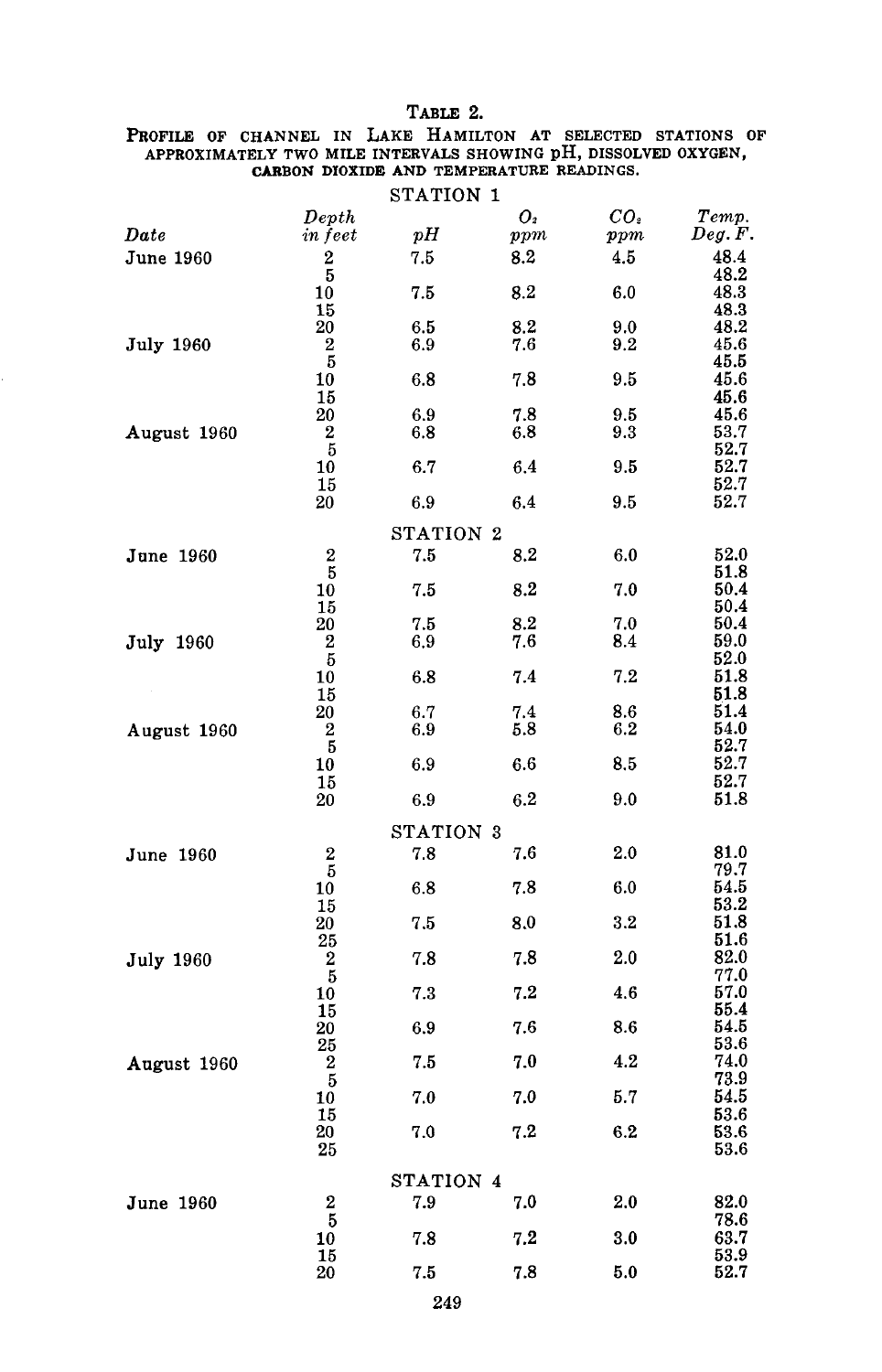|                  |                             | STATION 4, Continued |                          |                 |                       |
|------------------|-----------------------------|----------------------|--------------------------|-----------------|-----------------------|
| Date             | Depth<br>in feet            | pH                   | $\bm{o}_{\bm{i}}$<br>ppm | $co_{i}$<br>ppm | Temp.<br>Deg. F.      |
| <b>July 1960</b> | 2<br>5                      | 7.2                  | 7.6                      | 2.0             | 84.0<br>83.3          |
|                  | 10<br>15                    | 7.6                  | 7.0                      | 4.0             | 64.0<br>59.9          |
| August 1960      | 20<br>$\boldsymbol{2}$      | 7.0<br>8.0           | 7.4<br>7.2               | 6,0<br>1.5      | 59.2<br>86.0          |
|                  | 5<br>10<br>15               | 7.2                  | 6.9                      | 5.4             | 85.1<br>64.0          |
|                  | 20                          | 6.9                  | 7.0                      | 8.2             | 62.9<br>60.5          |
|                  |                             | STATION 5            |                          |                 |                       |
| June 1960        | $\boldsymbol{2}$<br>5       | 8.3                  | 8.0                      | 0.0             | 84.0<br>83.3          |
|                  | 10<br>15                    | 8.2                  | 8.0                      | 0.0             | 79.2<br>70.7          |
|                  | 20<br>25                    | 7.0                  | 7.0                      | 9.0             | 54.7<br>53.9          |
|                  | 30<br>35                    | 7.5                  | 7.6                      | 5.0             | 53.9<br>$_{\rm 53.6}$ |
| <b>July 1960</b> | 40<br>$\boldsymbol{2}$<br>5 | 7.5<br>7.8           | 8.0<br>8.2               | 5.5<br>2.0      | 53.2<br>86.0          |
|                  | 10<br>15                    | 7.8                  | 7.2                      | 1.8             | 85.1<br>83.3<br>77.9  |
|                  | 20<br>25                    | 7.0                  | 6.2                      | 7.4             | 58.1<br>56.3          |
|                  | 30<br>35                    | 7.0                  | 6.6                      | 8.2             | 55.4<br>55.4          |
| August 1960      | 40<br>2                     | 7.0<br>7.9           | 6.6<br>7.6               | 8.6<br>1.5      | 55.4<br>89.2          |
|                  | 5<br>10<br>15               | 7.3                  | 6.8                      | 5.4             | 88.7<br>77.9          |
|                  | 20<br>25                    | 6.9                  | 5.2                      | 7.2             | 72.7<br>56.3<br>55.9  |
|                  | 30<br>35                    | 7.0                  | 6.0                      | 8.1             | 55.4<br>55.4          |
|                  | 40                          | 6.9                  | 6.4                      | 9.6             | 55.4                  |
|                  |                             | STATION 6            |                          |                 |                       |
| June 1960        | 2<br>5                      | 7.8                  | 7.8                      | 2.0             | 85.0<br>84.2          |
|                  | 10<br>15<br>20              | 7.8<br>7.5           | 7.8<br>6.6               | 3.0<br>6.0      | 77.2<br>76.1          |
|                  | 25<br>30                    | 6.6                  | 7.8                      | 11.0            | 75.2<br>74.3<br>56.3  |
|                  | 35<br>40                    | $\bf 7.4$            | 7.6                      | 6.0             | 54.5<br>54.5          |
|                  | 45<br>50                    | 7.0                  | 7.8                      | 8.0             | 53.9<br>53.6          |
| July 1960        | $\boldsymbol{2}$<br>5       | 7.8                  | 8.0                      | 2.0             | 85.0<br>84.9          |
|                  | 10<br>15                    | 7.7                  | 8.2                      | 2.5             | 83.5<br>80.9          |
|                  | 20<br>25<br>30              | 7.7<br>7.0           | 7.2<br>7.6               | 8.6<br>9.0      | 68.0<br>66.7<br>57.4  |
|                  | 35<br>40                    | 6.8                  | 7.6                      | 11.0            | 55.9<br>55.0          |
|                  | 45<br>50                    | 6.8                  | 7.8                      | 11.0            | 54.1<br>53.2          |
|                  |                             |                      |                          |                 |                       |

 $\bar{b}$ 

 $\rightarrow$ 

l,

 $\overline{1}$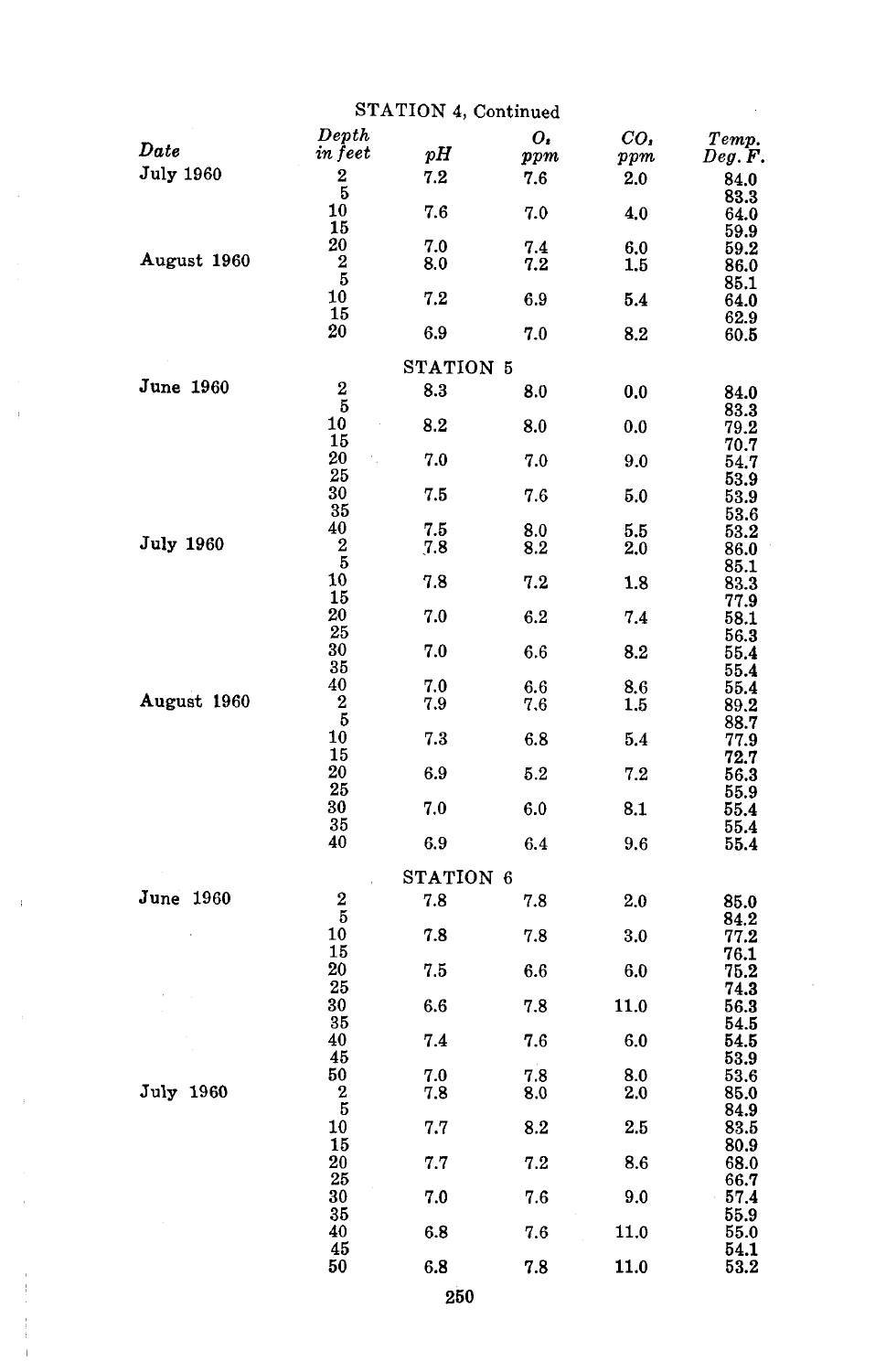|                  | STATION 6, Continued        |           |         |                 |                       |  |
|------------------|-----------------------------|-----------|---------|-----------------|-----------------------|--|
|                  | Depth                       |           | о.      | co <sub>2</sub> | Temp.                 |  |
| Date             | in feet                     | pH        | ppm     | ppm             | Deg. F.               |  |
| August 1960      | $\frac{2}{5}$               | 7.5       | 7.8     | 3.5             | 89.0<br>88.9          |  |
|                  | 10                          | 7.3       | 7.2     | 4.2             | 86.9                  |  |
|                  | 15<br>20                    | 7.0       | $6.6\,$ | 6.4             | 75.2<br>68.0          |  |
|                  | 25<br>30<br>35              | 6.9       | 6.2     | 8.6             | 65.8<br>65.3<br>57.2  |  |
|                  | 40                          | 7.2       | 6.4     | 9.9             | 56.3                  |  |
|                  | 45<br>50                    | 6.8       | 6.4     | 10.2            | 55.4<br>55.4          |  |
|                  |                             | STATION 7 |         |                 |                       |  |
| 1960             | $\frac{2}{5}$               | 7.5       | 7.8     | 4.0             | 83.5                  |  |
|                  | 10                          | 7.6       | 7.6     | 5.0             | 82.4<br>80.6          |  |
|                  | $\overline{15}$<br>20<br>25 | $6.5\,$   | 6.4     | 12.0            | 74.3<br>64.4<br>62.9  |  |
|                  | 30                          | 7.5       | 6.5     | 8.0             | 59.2                  |  |
|                  | 35<br>40                    | 6.7       | 7.0     | 14.0            | 59.0<br>58.8          |  |
|                  | 45<br>50                    | 7.5       | 7.0     | 6.0             | 58.1<br>56.8          |  |
|                  | 55<br>60                    | 6.9       | 7.2     | 9.8             | 56.1<br>$_{\rm 53.6}$ |  |
| <b>July 1960</b> | 65<br>$\frac{2}{5}$         | 8.5       | 8.4     | 0.0             | 53.2<br>86.0          |  |
|                  | 10                          | 7.7       | 8.0     | 1.0             | 85.1<br>82.0          |  |
|                  | 15<br>20                    | 7.0       | 6.0     | 5.0             | 73.4<br>67.3          |  |
|                  | 25<br>30                    | 7.0       | 6.2     | 5.8             | 62.2<br>60.0          |  |
|                  | 35<br>40                    | 7.0       | 5.8     | 6.4             | 58.6<br>58.3          |  |
|                  | 45<br>50                    | 7.3       | 6.8     | 6.4             | 57.5<br>57.0          |  |
|                  | 55<br>60                    | 6.8       | 7.2     | 11.0            | 55.9<br>53.2          |  |
| August 1960      | 65<br>$\boldsymbol{2}$      | 8.3       | 7.4     | 0.0             | 52.2<br>89.2          |  |
|                  | $\overline{5}$<br>10        | 8.2       | 7.4     | 0.0             | 88.7<br>86.9          |  |
|                  | 15<br>20                    | 7.6       | 7.2     | 3.3             | 76.1<br>67.1          |  |
|                  | 25<br>30                    | 6.5       | 6.0     | 8.4             | 63.5<br>60.8          |  |
|                  | 35<br>40                    | 6.8       | 6.2     | 8.5             | 59.9<br>58.1          |  |
|                  | 45<br>50                    | 7.0       | 6.2     | 9.0             | 58.1<br>56.3          |  |
|                  | 55<br>60                    | 6.8       | 6.2     | 9.5             | 56.3<br>55.4          |  |
|                  | 65                          |           |         |                 | 55.4                  |  |
|                  |                             | STATION 8 |         |                 |                       |  |
| June 1960        | $\frac{2}{5}$               | 7.8       | 7.6     | $2.2\,$         | 81.0<br>80.6          |  |
|                  | 10<br>15                    | 7.7       | 7.6     | 3.0             | 80.2<br>77.0          |  |
|                  | 20<br>25                    | 6.7       | 5.8     | 10.0            | 69.8<br>62.2          |  |
|                  | 30                          | 6.8       | 6.6     | 14.0            | 59.3                  |  |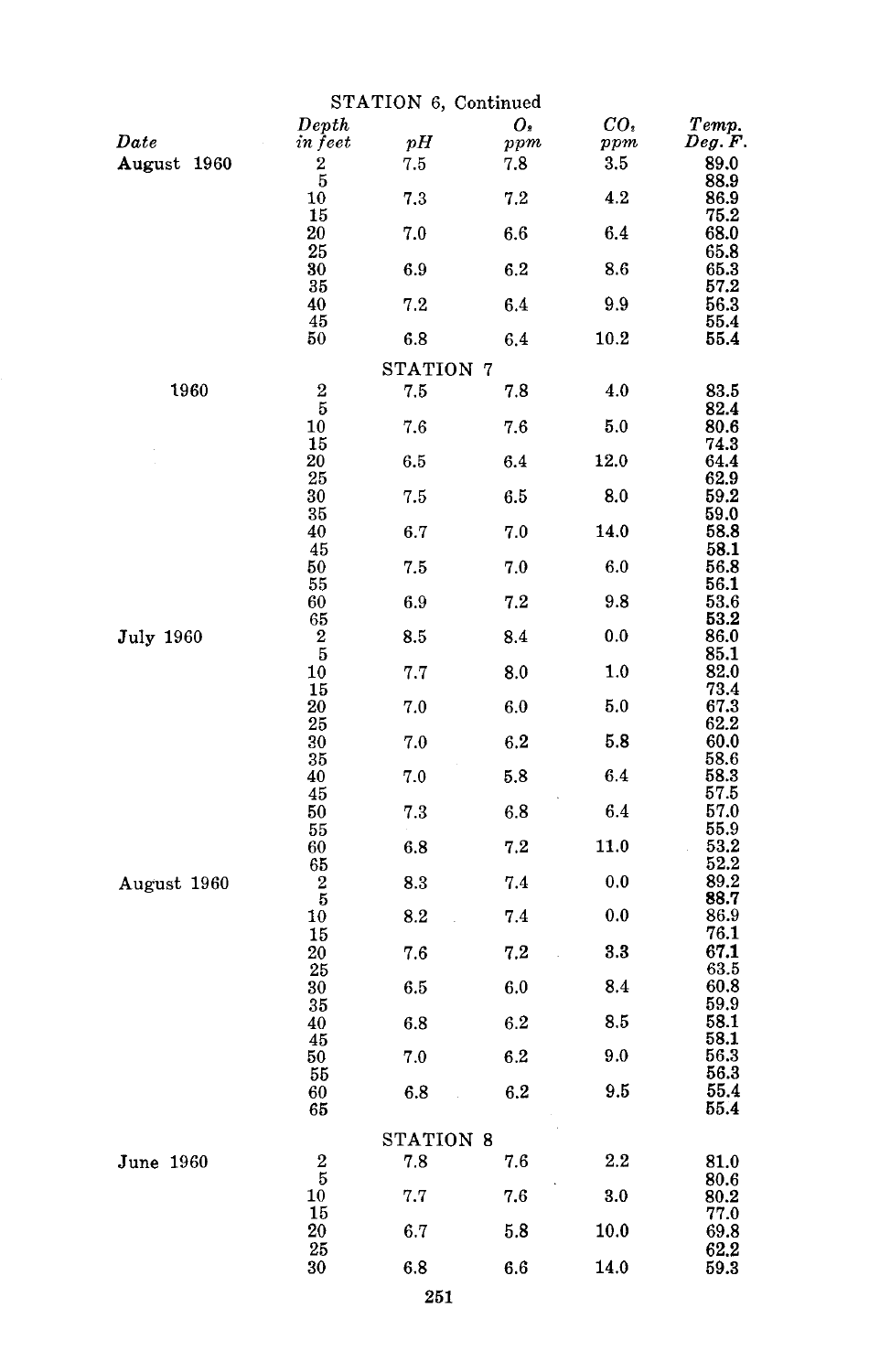|                  |                       | STATION 8, Continued |                |                 |              |
|------------------|-----------------------|----------------------|----------------|-----------------|--------------|
|                  | Depth                 |                      | O <sub>2</sub> | CO <sub>2</sub> | Temp.        |
| Date             | in feet               | pH                   | ppm            | ppm             | Deg. F.      |
|                  | 35                    |                      |                |                 | 57.2         |
|                  | 40                    | 6.5                  | 7.0            | 15.0            | 56.3         |
|                  | 45                    |                      |                |                 | 54.7         |
|                  | 50                    | 7.4                  | 7.2            | 10.0            | 54.5         |
|                  | 55                    |                      |                |                 | 54.5         |
|                  | 60                    | 7.5                  | 6.8            | 8.0             | 52.7         |
|                  | 70                    | 7.5                  | 7.0            | 8.6             | 50.9         |
| <b>July 1960</b> | $\boldsymbol{2}$<br>Б | 8.7                  | 8.4            | $_{0.0}$        | 85.0         |
|                  | 10                    | 8.8                  | 8.6            | 0.0             | 84.4<br>80.9 |
|                  | 15                    |                      |                |                 | 73.6         |
|                  | 20                    | 7.0                  | 4.6            | 12.0            | 66.9         |
|                  | 25                    |                      |                |                 | 65.7         |
|                  | 30                    | 6.9                  | 5.0            | 14.0            | 60.1         |
|                  | 35                    |                      |                |                 | 58.6         |
|                  | 40                    | 7.0                  | 6.2            | 16.0            | 55.7         |
|                  | 45                    |                      |                |                 | 55.0         |
|                  | 50                    | 7.2                  | 6.4            | 14.0            | 54.8         |
|                  | 55                    |                      |                |                 | 53.2         |
|                  | 60<br>65              | 7.2                  | 6.6            | 14.0            | 52.7         |
|                  | 70                    | 7.2                  |                |                 | 52.6         |
| August 1960      | 2                     | 8.4                  | 6.4<br>7.4     | 16.0<br>0.0     | 51.4<br>87.3 |
|                  | 5                     |                      |                |                 | 86.9         |
|                  | 10                    | 7.8                  | 7.6            | $2.2\,$         | 82.4         |
|                  | 15                    |                      |                |                 | 71.6         |
|                  | 20                    | 7.5                  | 6.4            | 2.8             | 65.3         |
|                  | 25                    |                      |                |                 | 61.7         |
|                  | 30                    | 7.0                  | 5.0            | 3.3             | 59.9         |
|                  | 35                    |                      |                |                 | 58.1         |
|                  | 40                    | 7.0                  | 5.2            | 4.6             | 58.1         |
|                  | 45                    |                      |                |                 | 58.1         |
|                  | 50                    | 6.9                  | 5.8            | 7.0             | 58.1         |
|                  | 55<br>60              |                      |                |                 | 57.2         |
|                  | 65                    | 6.8                  | 5.8            | 8.3             | 57.2<br>56.3 |
|                  | 70                    | 6.6                  | 5.6            | 8.6             | 56.3         |
|                  |                       |                      |                |                 |              |
|                  |                       | STATION 9            |                |                 |              |
| June 1960        | $\boldsymbol{2}$      | 8.5                  | 8.0            | 0.0             | 85.0         |
|                  | 5                     |                      |                |                 | 84.0         |
|                  | 10                    | 7.5                  | 8.2            | 4.0             | 82.7         |
|                  | 15                    |                      |                |                 | 78.8         |
|                  | 20                    | 7.5                  | 6.4            | 4.0             | 69.9         |
|                  | 25                    |                      |                |                 | 65.1         |
|                  | 30                    | 6.8                  | 4.2            | 6.0             | 60.9         |
|                  | 35<br>40              |                      |                |                 | 58.5         |
|                  | 45                    | 6.8                  | 5.2            | 6.0             | 56.8<br>56.1 |
|                  | 50                    | 6.8                  | 5.2            | 7.0             | 55.7         |
|                  | 55                    |                      |                |                 | 55.4         |
|                  | 60                    | 6.6                  | 6.8            | 9.0             | 54.8         |
|                  | 70                    | 6.6                  | 6.6            | 10.0            | 54.5         |
| <b>July 1960</b> | $\boldsymbol{2}$      | 8.8                  | 8.8            | 0.0             | 84.0         |
|                  | 5                     |                      |                |                 | 83.5         |
|                  | 10                    | 8.9                  | 8.8            | 0.0             | 83.3         |
|                  | 15                    |                      |                |                 | 78.1         |
|                  | 20                    | 6.8                  | 2.6            | 5.6             | 70.7         |
|                  | 25                    |                      |                |                 | 66.2         |
|                  | 30                    | 6.9                  | 3.6            | 6.0             | 60.4         |
|                  | 35<br>40              | 7.0                  |                | 6.0             | 59.2<br>57.5 |
|                  | 45                    |                      | 5.4            |                 | 57.2         |
|                  | 50                    | 7.0                  | 5.4            | 7.2             | 56.8         |
|                  |                       |                      |                |                 |              |
|                  |                       | 252                  |                |                 |              |

J.  $\overline{\phantom{a}}$  $\overline{1}$ 

 $\ddot{\phantom{a}}$ 

 $\bar{1}$ 

Í j.

> $\bar{1}$  $\begin{array}{c} 1 \\ 1 \\ 1 \\ 1 \end{array}$ l,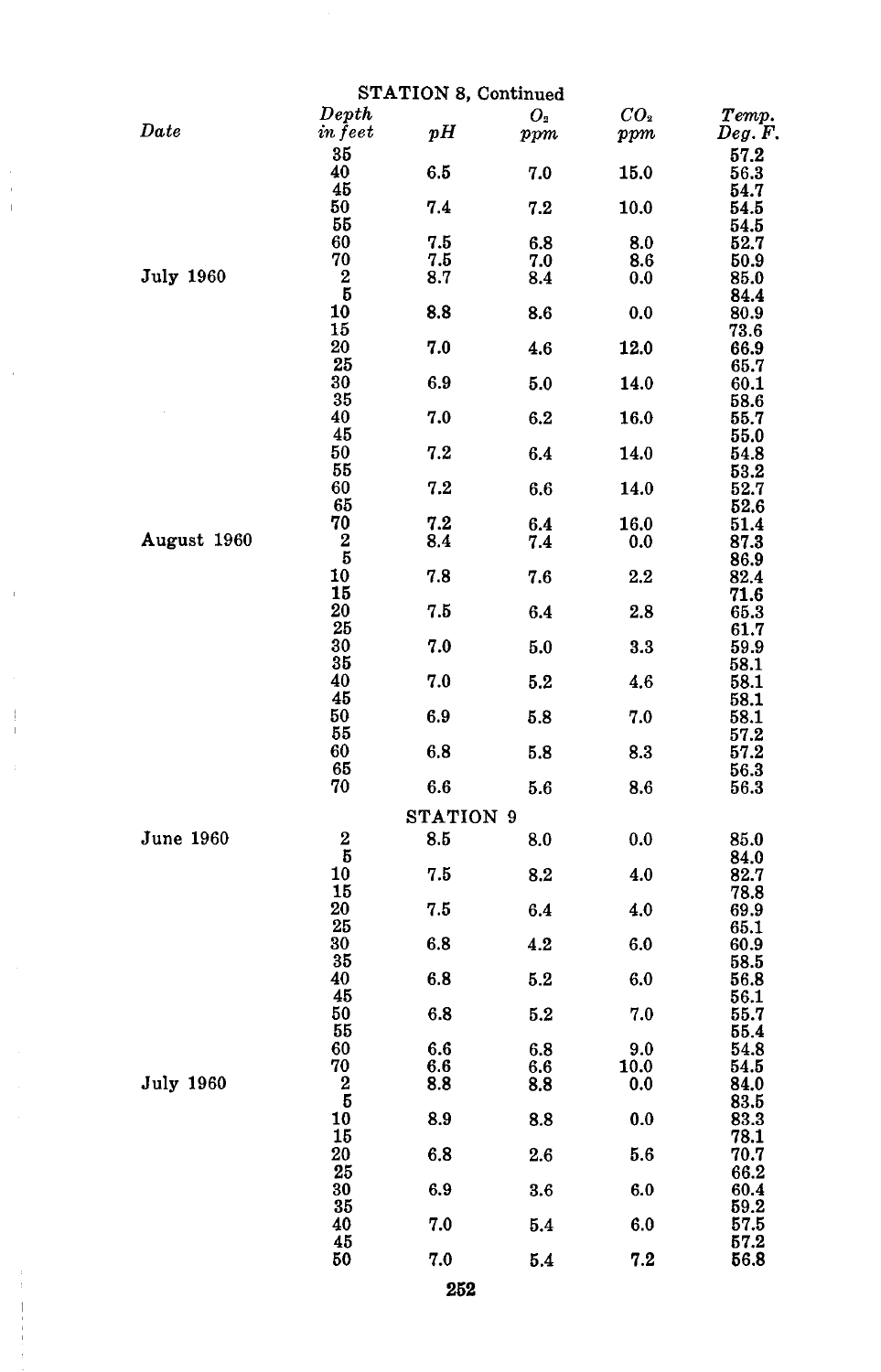|             |                  | <b>STATION 9, Continued</b> |                       |                        |                  |
|-------------|------------------|-----------------------------|-----------------------|------------------------|------------------|
| Date        | Depth<br>in feet | pH                          | O <sub>2</sub><br>ppm | CO <sub>2</sub><br>ppm | Temp.<br>Deg. F. |
|             | 55               |                             |                       |                        | 56.4             |
|             | 60               | 7.0                         | 5.6                   | 6.8                    | 56.1             |
|             | 65               |                             |                       |                        | 55.7             |
|             | 70               | 7.0                         | 5.6                   | 6.8                    | 55.4             |
| August 1960 | $\frac{2}{5}$    | 8.8                         | 7.4                   | 0.0                    | 88.0             |
|             |                  |                             |                       |                        | 87.8             |
|             | 10               | 8.8                         | 5.4                   | 0.0                    | 87.8             |
|             | 15               |                             |                       |                        | 77.9             |
|             | 20               | 6.8                         | $2.2\,$               | 5.0                    | 68.9             |
|             | 25               |                             |                       |                        | 67.1             |
|             | 30               | 6.8                         | 2.8                   | 6.4                    | 62.6             |
|             | 35               |                             |                       |                        | 61.7             |
|             | 40               | 6.8                         | 4.2                   | 8.8                    | 59.9             |
|             | 45               |                             |                       |                        | 59.0             |
|             | 50               | 6.6                         | 4.4                   | 9.2                    | 58.1             |
|             | 55               |                             |                       |                        | 58.1             |
|             | 60               | 6.8                         | 5.2                   | 11.8                   | 58.1             |
|             | 65               |                             |                       |                        | 57.2             |
|             | 70               | 6.7                         | 5.4                   | 12.2                   | 57.2             |

Tests made at Stations 1 and 2, located approximately one-half and two miles respectively below Blakely Dam, showed that the temperature of the water was consistently cold and that the temperature varied little from top to bottom. At Station 1, the maximum and minimum tempera-ture readings were 53.7° F. and 45.5° F. respectively. The maximum temperature recorded at Station 2 was 59.0° F. occurring in July at the surface. The minimum temperature was 50.4° F. The water was found to be well aerated at both stations. Dissolved oxygen reached a minimum of 6.4 ppm at Station 1 and 5.8 ppm at Station 2.

A subsurface current of cold water was noted at Station 3, located about 4 miles below Blakely Dam. At this station, the water tempera-<br>ture dropped abruptly at ten feet and then remained uniform (51.6—<br>57.0° F.) from there to the bottom. There was little change in the oxygen concentration with the content ranging between 7.0 and 8.0 ppm.

Readings made at Station 4 showed essentially the same profile as at Station 3 with the exception that water temperatures from 10 feet to the bottom (20 feet) were slightly higher  $(64.0^{\circ} \text{ F. maximum})$ . The water continued to be well aerated with a minimum D. O. of 6.9 ppm.

Evidence of unusual vertical distribution of dissolved oxygen was first noted at Station 5, located about 8 miles below Blakely Dam. Dissolved oxygen and temperature readings dropped at the 20-foot level, then the D. O. increased at greater depths.<br>Data collected at Stations 6 and 7 showed essentially the same profile

as that found at Station 5. Dissolved oxygen diminished in the 20 to 40-foot zone and increased at lower levels. A minimum of 5.8 ppm was 40-foot zone and increased at lower levels. <sup>A</sup> minimum of 5.8 ppm was recorded at <sup>40</sup> feet. The zone of diminished oxygen content covered <sup>a</sup> slightly greater vertical distance than at Station 5. The thermocline extended from the 10 foot level to 35 feet. The temperature at the lower limit of the thermocline ranged from  $56.3^{\circ}$  F. to  $60.8^{\circ}$  F. during the three months.

Station 8 was located two miles above Carpenter Dam. Dissolved oxygen reached a minimum content of 4.6 ppm at 20 feet and showed an increase at greater depths. At Station 9, located approximately three-fourths mile above Carpenter Dam, the minimum dissolved oxygen content was 2.2 ppm at 20 feet. This increased to 5.4 ppm at 70 feet. At both stations, thermal stratification occurred showing a thermocline between 15 and 30 feet.

A graphic presentation of the vertical distribution of dissolved oxygen and temperature readings is shown in Figure 2. Only one month is shown since little variation was found in dissolved oxygen month is shown since little variation was found in dissolved oxygen values at any one station during the summer months.<br>At the first four stations covering a distance of approximately seven

miles below Blakely Dam, little change in the dissolved oxygen content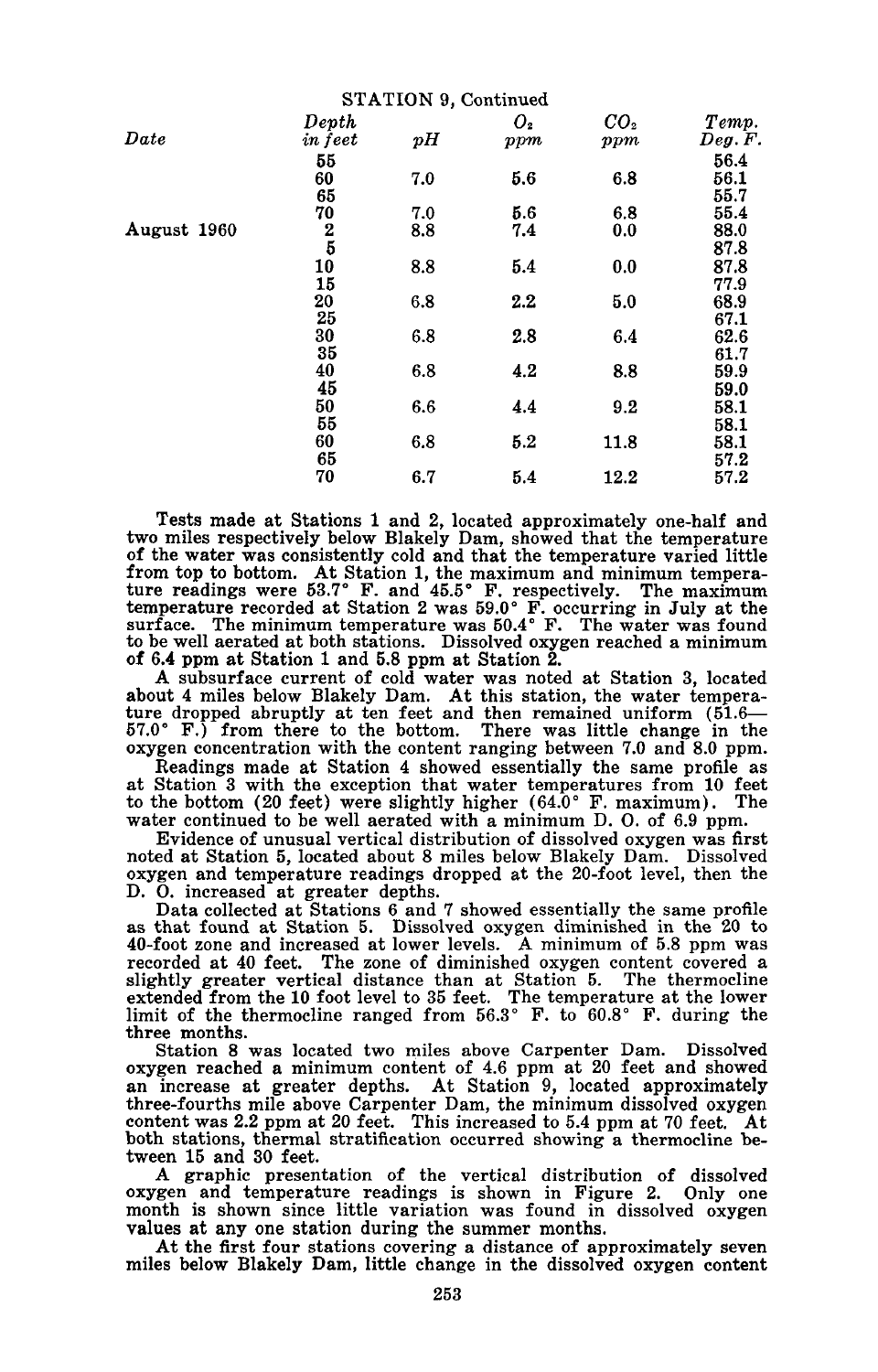Fig. 2. Profile of temperatures (deg. F.) and dissolved oxygen.



occurred between the surface and bottom. <sup>A</sup> minimum of 7.0 ppm and <sup>a</sup> maximum of 7.8 ppm were recorded.

At Station 5, the minimum dissolved oxygen content of 6.2 ppm was observed at the 20-foot level; this increased to 6.6 ppm at <sup>40</sup> feet. At Station 6, the fluctuation ranged from a concentration of 8.0 ppm at the surface to a minimum of 7.2 ppm at 20 feet to 7.8 ppm at 50 feet. Station 7 showed a similar trend with the exception that the zone of reduced oxygen content covered a greater vertical distance than at Station 6. An oxygen reduction from 8.0 ppm to 6.0 ppm occurred between 10 and <sup>20</sup> feet. At <sup>50</sup> feet, the dissolved oxygen increased to 6.8 ppm from <sup>a</sup> minimum of 5.8 at <sup>40</sup> feet.

minimum level at 20 feet and gradually increased at deeper levels. minimum of 4.6 ppm was recorded at Station 8 and 2.6 ppm at Station 9. <sup>A</sup> sharper diminution of dissolved oxygen between <sup>10</sup> and <sup>20</sup> feet occur- red at these two stations as compared with upstream stations. Below 40 feet, the dissolved oxygen content remained practically unchanged.

Water temperatures at the first two stations were comparatively low and showed the effect of cold water from the penstocks. At Station 3, the cool water stratum extended from 10 feet to the bottom. The water above 10 feet was warm. From Stations 4 through 9 a typical thermal stratification existed.

Temperature variations at horizontal levels along the channel may be due to the effects of creek water entering the lake at certain points. It is also believed that agitation of the water by motor boats and water skiers may influence water properties to a depth of 20 feet.

#### DISCUSSION AND CONCLUSIONS

Temperatures and dissolved oxygen content found in the deeper levels along the channel in Lake Hamilton show tolerance values suitable for cold water fish, particularly for rainbow trout. Burdick et a1. (1954) state that for hatchery reared rainbow trout, a minimum oxygen level of 2.6<br>2.47 ppm was found to be lethal at 71.7° F. A minimum level of 2.6 ppm was found at Station <sup>9</sup> where the water temperature was recorded as 70.7°F. The dissolved oxygen content in the channel reached minimal levels in the region of the thermocline and increased slightly at greater depths. At no level was the oxygen content in the channel found to be exhausted. The dissolved oxygen content and water temperatures in the channel of Lake Hamilton show that rainbow trout habitat exists in the channel from the upper to the lower end of the lake. The exists in the channel from the upper to the lower end of the lake. presence of a supply of dissolved oxygen throughout the vertical levels in the channel of Lake Hamilton appears to be due to the large volume of cold water released during routine hydro-electric generation at Blakely<br>Dam. This cold water is drawn from below the thermocline in Lake This cold water is drawn from below the thermocline in Lake Ouachita and becomes oxygenated in the tailrace of Blakely Dam before sliding under the warm upper stratum of water in Lake Hamilton.